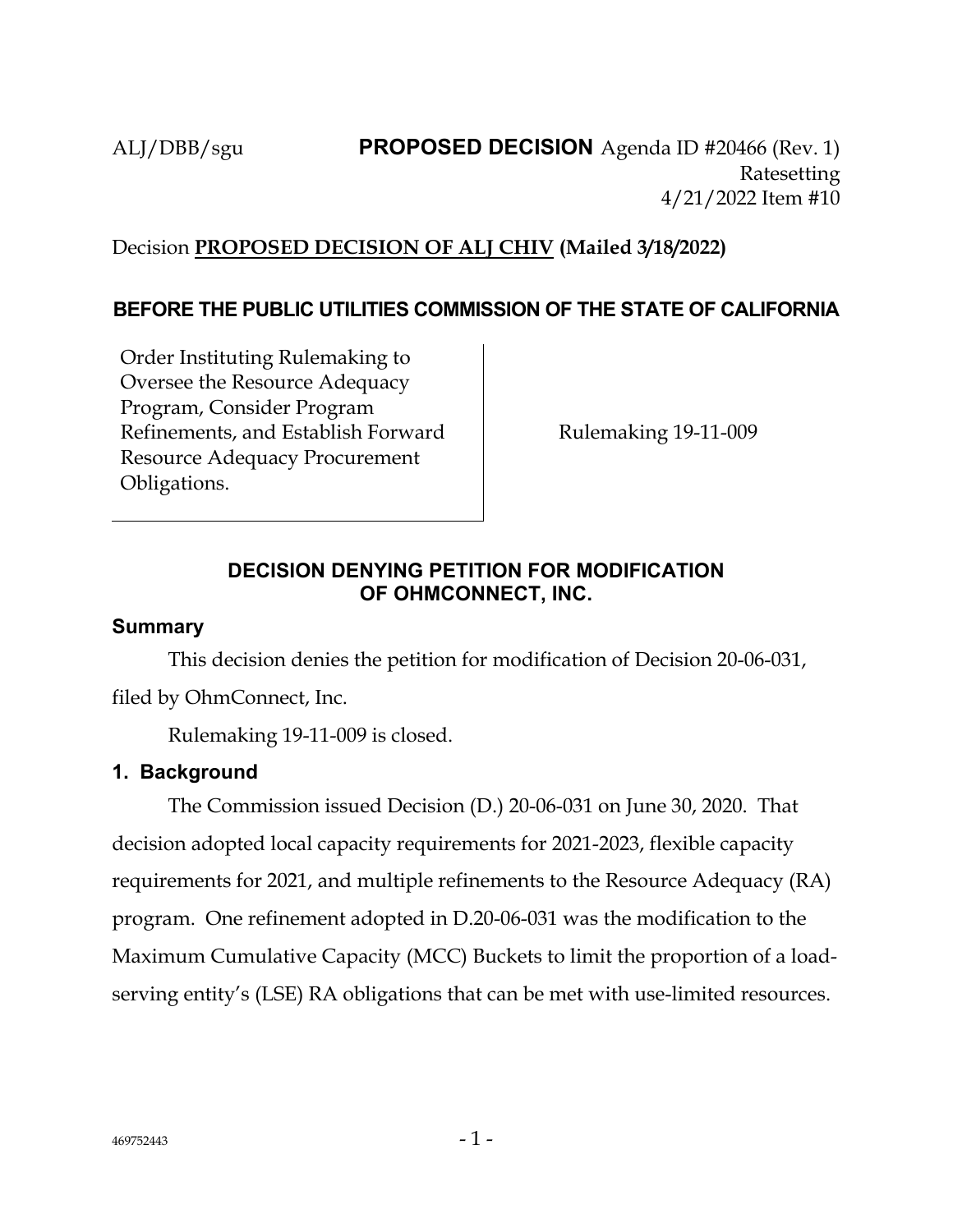Specifically, the Commission adopted a 8.3% cap on the demand response (DR) bucket.<sup>1</sup>

On September 9, 2021, OhmConnect, Inc. (OhmConnect) filed a petition for modification of D.20-06-031, and Motion for Leave to File Under Seal the Declarations of John Anderson, Jack Hays, and Franklin Fuchs. The motion for confidential treatment was granted on September 21, 2021.

Responses to the petition were filed on October 11, 2021 by: California Efficiency + Demand Management Council and CPower (collectively, Joint Parties); East Bay Community Energy (EBCE); Leapfrog Power, Inc. (Leap); Pacific Gas and Electric Company (PG&E); Redwood Coast Energy Authority, San Diego Community Power, and San Jose Clean Energy (collectively, Joint CCAs); and San Diego Gas and Electric Company (SDG&E). OhmConnect was granted leave to file a reply by the Administrative Law Judge (ALJ) and filed a reply on October 25, 2021.

#### **2. Standard of Review**

Public Utilities (Pub. Util.) Code § 1708 gives the Commission authority to "rescind, alter, or amend any order or decision made by it." Modifying an existing decision, however, is an extraordinary remedy that must be carefully applied to keep with the principles of res judicata since "Section 1708 represents a departure from the standard that settled expectations should be allowed to stand undisturbed."<sup>2</sup>

The Commission has consistently held that a petition for modification is not a substitute for legal issues that may be raised in an Application for

<sup>1</sup> D.20-06-031 at Ordering Paragraph 19.

<sup>2</sup> 1980 Cal. PUC LEXIS 785, 24; *see also* 2015 Cal. PUC LEXIS 278, 7.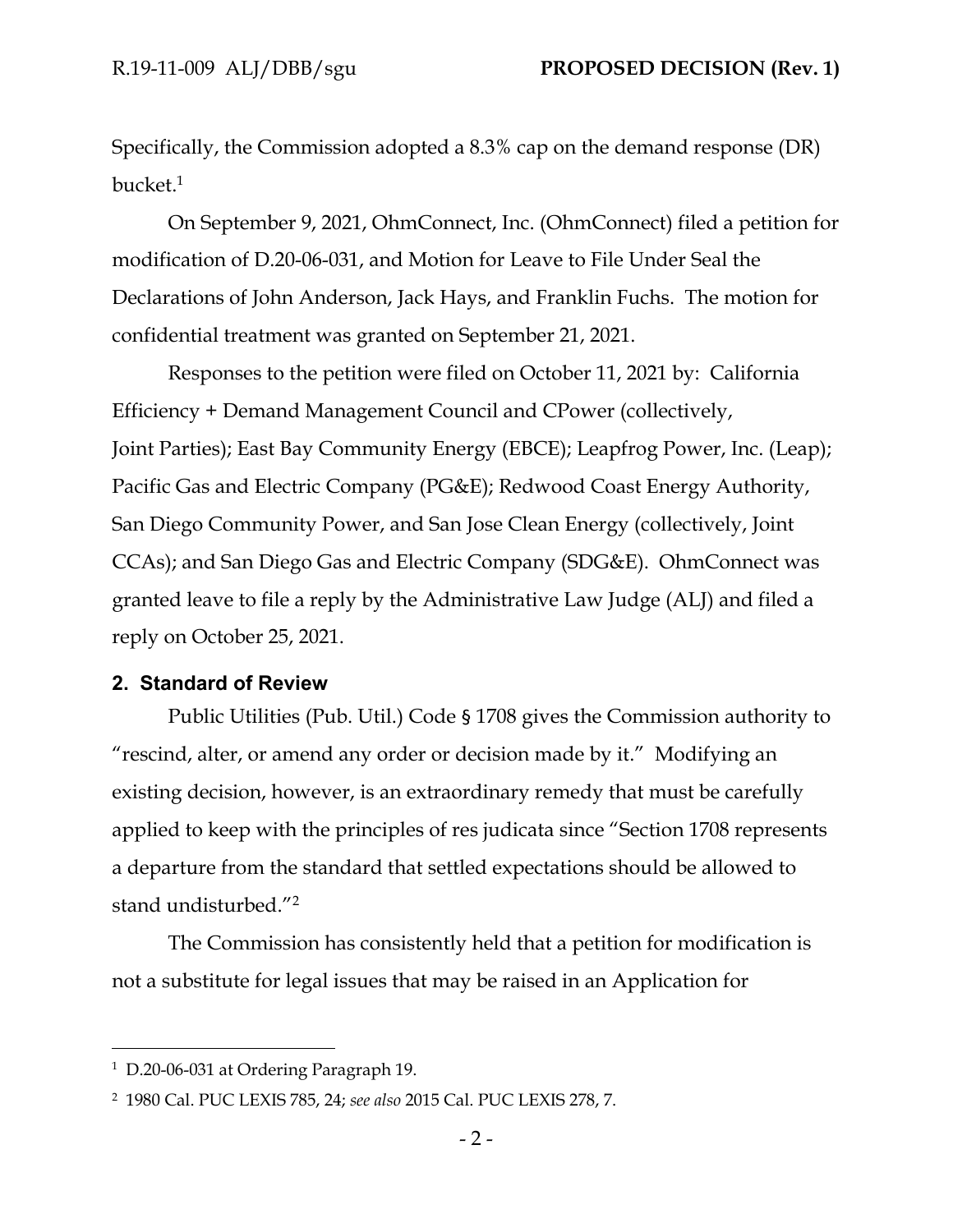Rehearing.<sup>3</sup> The Commission "will not consider issues which are simply re-litigation of issues that were decided in [the original decision]."<sup>4</sup> However, as permitted under Rule 16.4 of the Commission's Rules of Practice and Procedure (Rules), allegations of new or changed facts may be raised in a petition for modification if properly supported by the appropriate declaration or affidavit.

A petition for modification must be filed within one year of the effective date of the decision proposed to be modified, and if past one year, the petition "must also explain why the petition could not have been presented within one year of the effective date of the decision."<sup>5</sup> If the Commission determines a late submission is not justified, it may issue a summary denial of the petition on that ground.<sup>6</sup>

## **3. Summary of Petition**

In support of its petition, OhmConnect cites Governor Newsom's Emergency Proclamation that was issued on July 31, 2021. OhmConnect specifically cites to the Proclamation's statement that:

The California Public Utilities Commission is requested to exercise its power to expedite Commission actions, to the maximum extent necessary to meet the purposes and directives of this proclamation, *including by expanding and expediting approval of demand response programs* and storage and clean energy projects, to ensure that California has a safe and reliable electricity supply through October 31, 2021, to reduce strain on the energy infrastructure, and to ensure increased

6 *Id*.

<sup>3</sup> *See* 2011 Cal. PUC LEXIS 483, 4.

<sup>4</sup> *Id*.

<sup>5</sup> Rule 16.4(d) of the Commission's Rules of Practice and Procedure.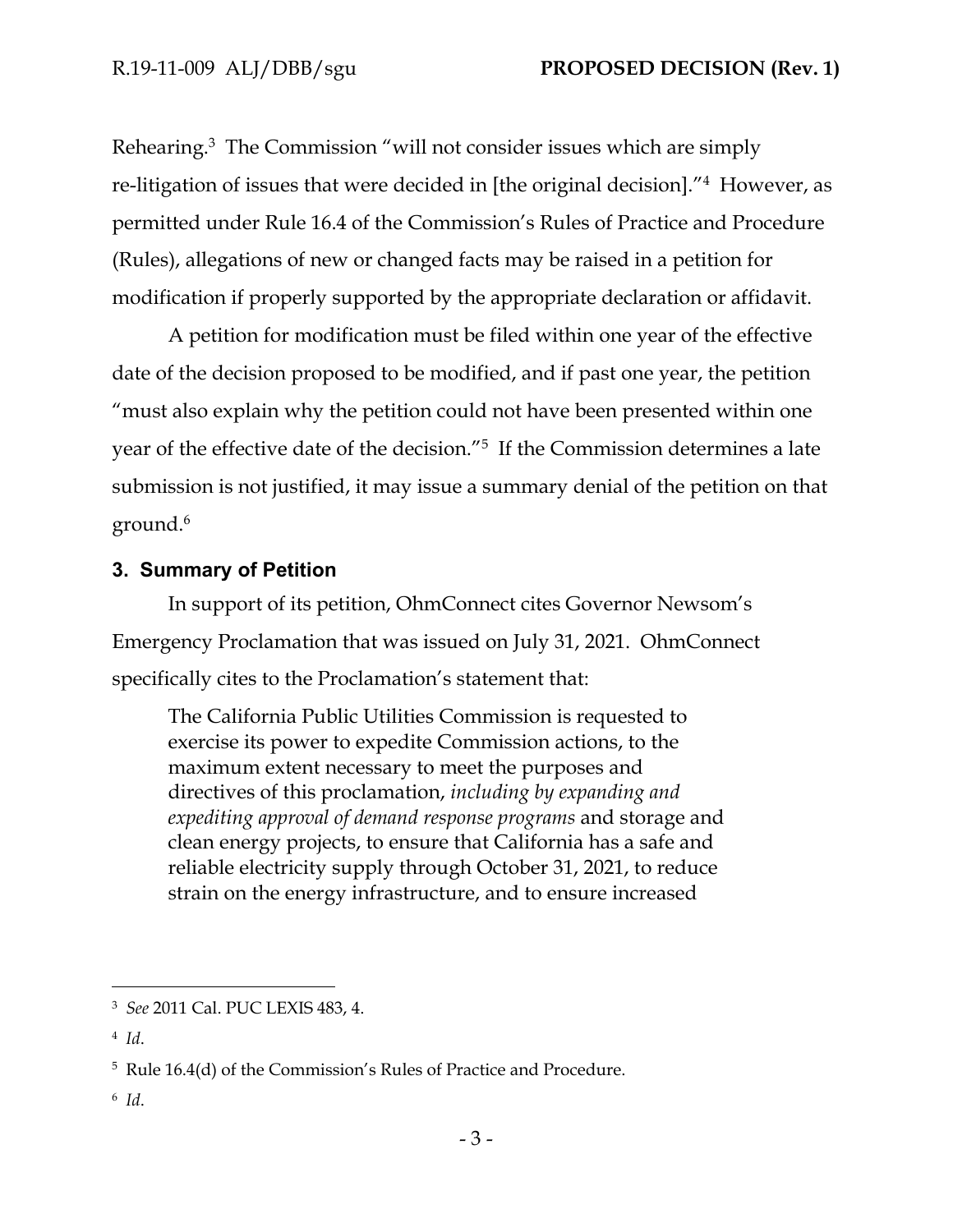clean energy capacity by October 31, 2022.<sup>7</sup> (Emphasis in petition.)

Based on this Emergency Proclamation, OhmConnect argues that the Commission must increase the DR bucket cap from the 8.3% cap that was adopted in D.20-06-031.

OhmConnect raises several issues with the 8.3% cap. OhmConnect states that because the 8.3% cap is a per-LSE cap, if one LSE does not procure DR resources, the unused amount is not available to another LSE; thus, OhmConnect believes that the effective cap is lower than 8.3%. In addition, OhmConnect states that not all DR has an equal opportunity to be counted under the cap because the DR bucket encompasses both investor-owned utility (IOU) and third-party DR provider resources. As LSEs in an IOU's territory are allocated a portion of an IOU DR portfolio's RA value as a credit against the LSE's obligation, that credit is counted first towards the DR cap. OhmConnect argues that IOU DR capacity is thus given preference over third-party DR capacity when filling an LSE's cap. Lastly, OhmConnect states that a third-party DR provider cannot determine which LSEs are potential buyers for DR as many LSEs use intermediaries or brokers.

Several parties support OhmConnect's petition, including EBCE, Leap, Joint CCAs, and Joint Parties. PG&E and SDG&E oppose the petition on multiple grounds.

<sup>7</sup> Emergency Proclamation at Ordering Paragraph (OP) 13.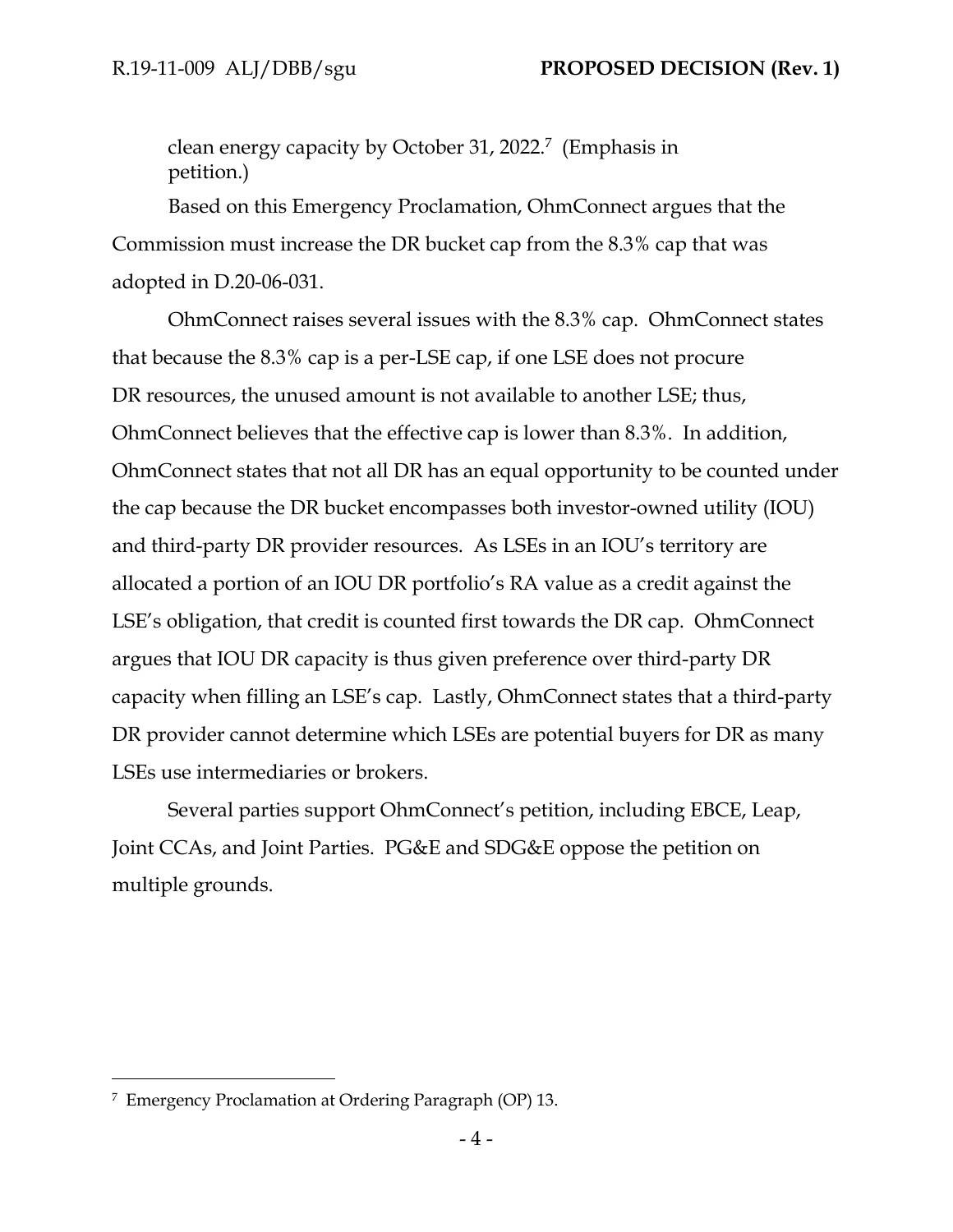# **4. Discussion**

## **4.1.Rule 16.4(b) Requirements for a Petition for Modification**

Under Rule 16.4(b), a petition for modification must concisely state the justification for the requested relief, and any allegations of new or changed facts must be supported by an appropriate declaration or affidavit.

The new or changed fact cited by OhmConnect is the following italicized statement in the Emergency Proclamation:

The California Public Utilities Commission is requested to exercise its power to expedite Commission actions, to the maximum extent necessary to meet the purposes and directives of this proclamation, *including by expanding and expediting approval of demand response programs* and storage and clean energy projects, to ensure that California has a safe and reliable electricity supply through October 31, 2021, to reduce strain on the energy infrastructure, and to ensure increased clean energy capacity by October 31, 2022.<sup>8</sup> (Emphasis in petition.)

In opposing the petition, PG&E and SDG&E argue that the petition fails to assert a new or changed fact because the above-cited statement was set to expire on October 31, 2021.<sup>9</sup> PG&E contends that the cited statement "does not contemplate a large expansion of DR on a sustained and forward-looking basis, which is what the Petitioner is requesting."<sup>10</sup> SDG&E adds that the Proclamation cannot be interpreted to require the Commission "to expand *all* DR programs

<sup>8</sup> Emergency Proclamation at OP 13.

<sup>9</sup> SDG&E Response to Petition at 6, PG&E Response to Petition at 6.

<sup>10</sup> PG&E Response to Petition at 6.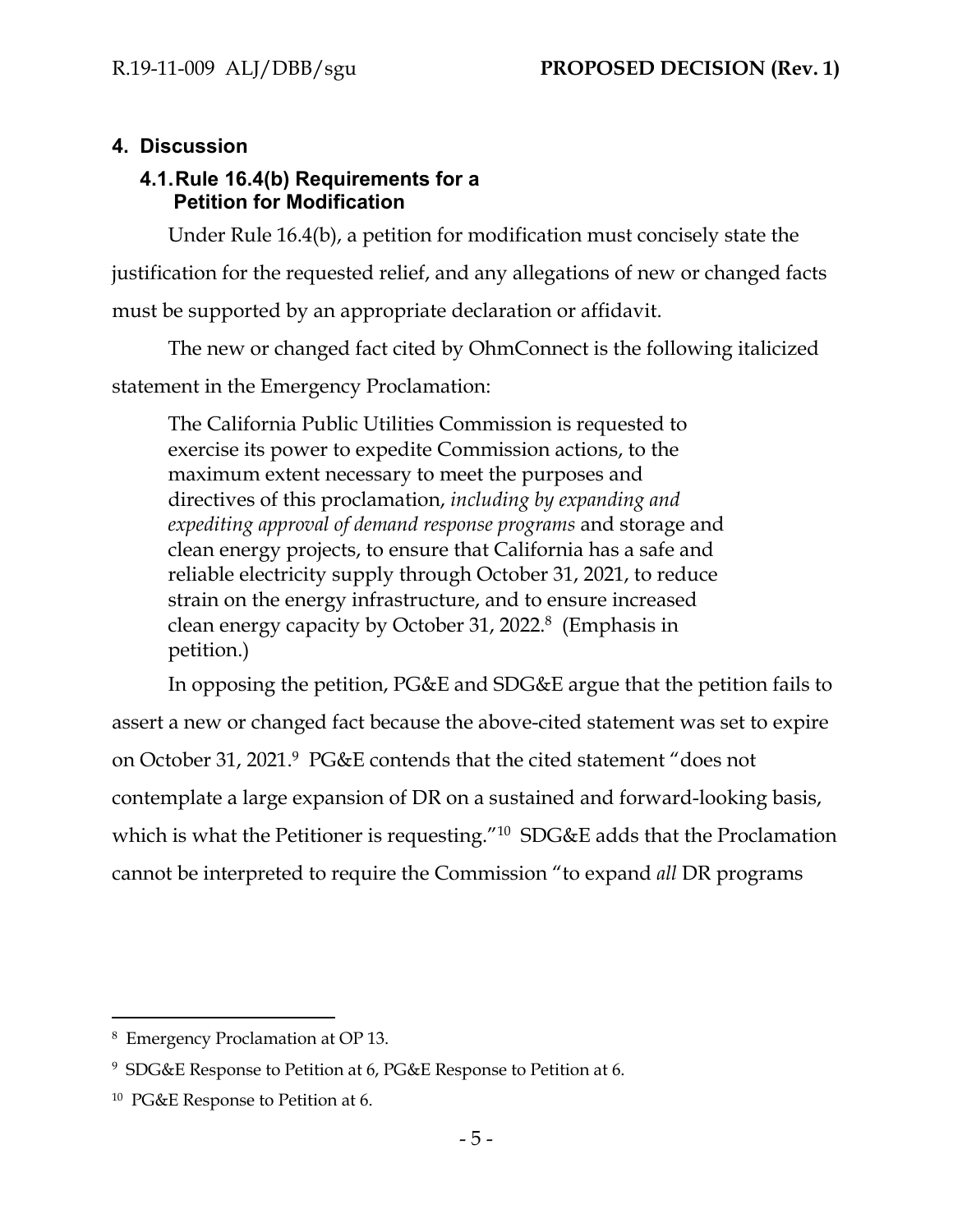without regard for whether doing so would actually serve to increase energy stability and improve safety and reliability of the energy supply."<sup>11</sup>

In its reply, OhmConnect states that the concluding sentence in Ordering Paragraph 13 references "to ensure increased clean energy capacity by October 31, 2022."<sup>12</sup> OhmConnect argues that "[w]hile specific aspects of the proclamation were intended to serve grid reliability during the summer of 2021 the proclamation clearly also directs actions to bring additional resources online through the summer of 2022 and beyond."<sup>13</sup>

The Commission agrees with PG&E and SDG&E that the portion of the Proclamation cited by OhmConnect in its petition – that the Commission expand and expedite approval of demand response programs – expired on October 31, 2021. Thus, we do not find that the cited section can be interpreted to warrant an expansion of the DR MCC bucket cap, as is requested in the petition. While OhmConnect's reply cites to a different excerpt of the Proclamation – to ensure increased clean energy capacity – that expires on October 31, 2022, that excerpt does not reference expansion of demand response programs and was not the cited basis for the petition in the first place.

Even without the expiration date, we agree with parties that the Proclamation's request to expand and expedite approval of demand response programs cannot be reasonably interpreted to warrant broadly lifting the cap on all DR programs to 11.3%, without consideration of the impact of such an increase on grid reliability.

13 *Id*.

<sup>11</sup> SDG&E Response to Petition at 4.

<sup>12</sup> OhmConnect Reply to Responses at 10.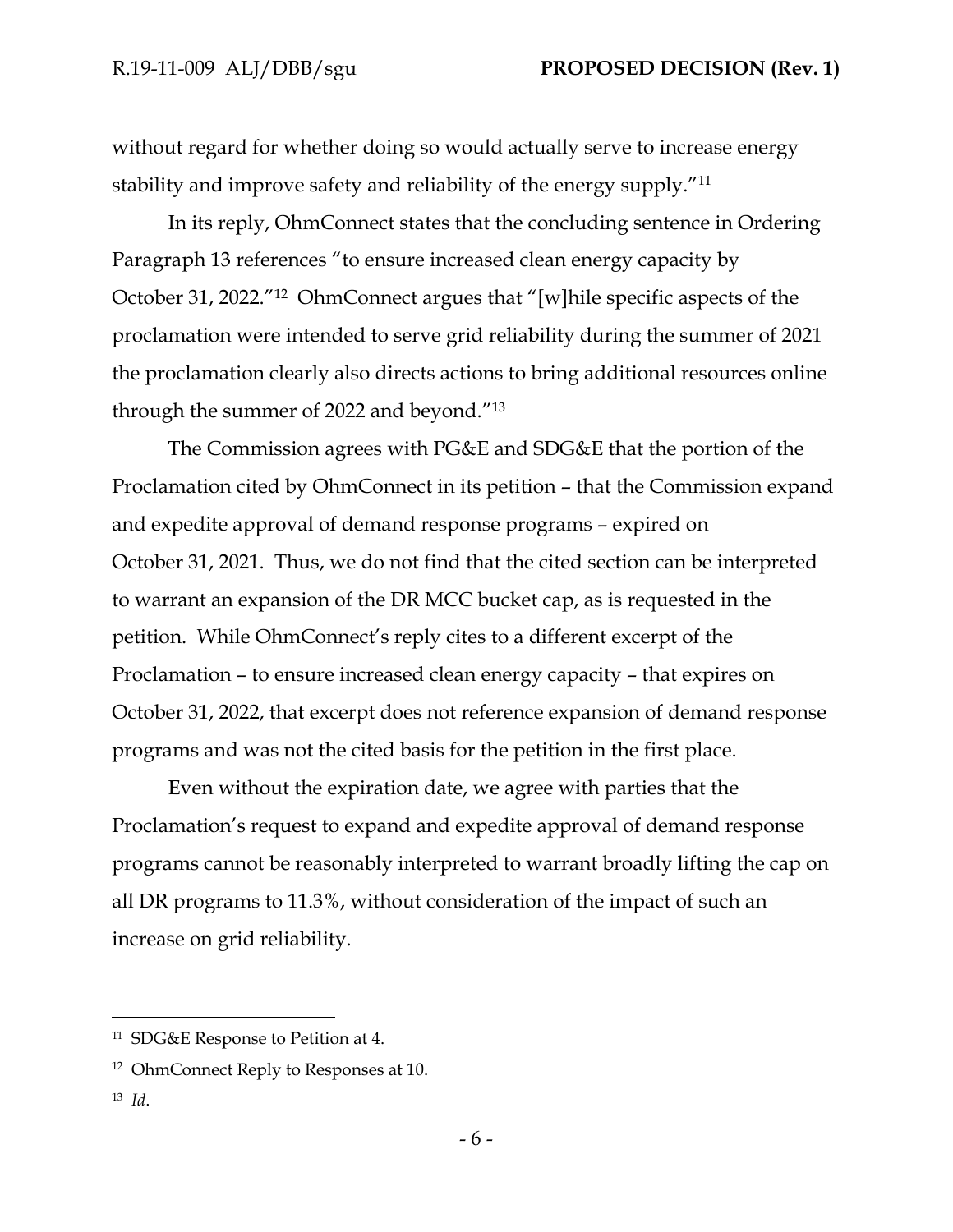The Commission concludes that Petitioner has failed to assert new or changed facts under Rule 16.4(b) that would warrant the requested modification to a Commission decision.

### **4.2.Rule 16.4(d) Requirements for a Petition for Modification**

Under Rule 16.4(d), a petition for modification must be filed within one year of the decision and if more than one year has elapsed, "the petition must also explain why the petition could not have been presented within one year of the effective date of the decision." If the Commission determines the late submission is not justified, it may issue a summary denial of the petition.

In opposing the petition, PG&E and SDG&E state that OhmConnect has failed to explain why the petition could not have been presented within one year and that the concerns cited by Petitioner were known in the year following the issuance of D.20-06-031.<sup>14</sup>

The Commission agrees that the petition provides insufficient justification as to why it could not have been presented within one year of the effective date of the decision. In reviewing the declarations in support of the petition (that have been granted confidential treatment), the majority of the noted events occurred during the one-year period following the effective date of D.20-06-031.

The Commission finds that Petitioner fails to meet the requirements of Rule 16.4(b) and Rule 16.4(d) in submitting its petition for modification. Accordingly, the petition is denied.

### **5. Conclusion**

The Order Instituting Rulemaking (OIR) that opened the successor RA proceeding, Rulemaking (R.) 21-10-002 indicated that "R.19-11-009 is

<sup>14</sup> PG&E Response to Petition at 6, SDG&E Response to Petition at 9.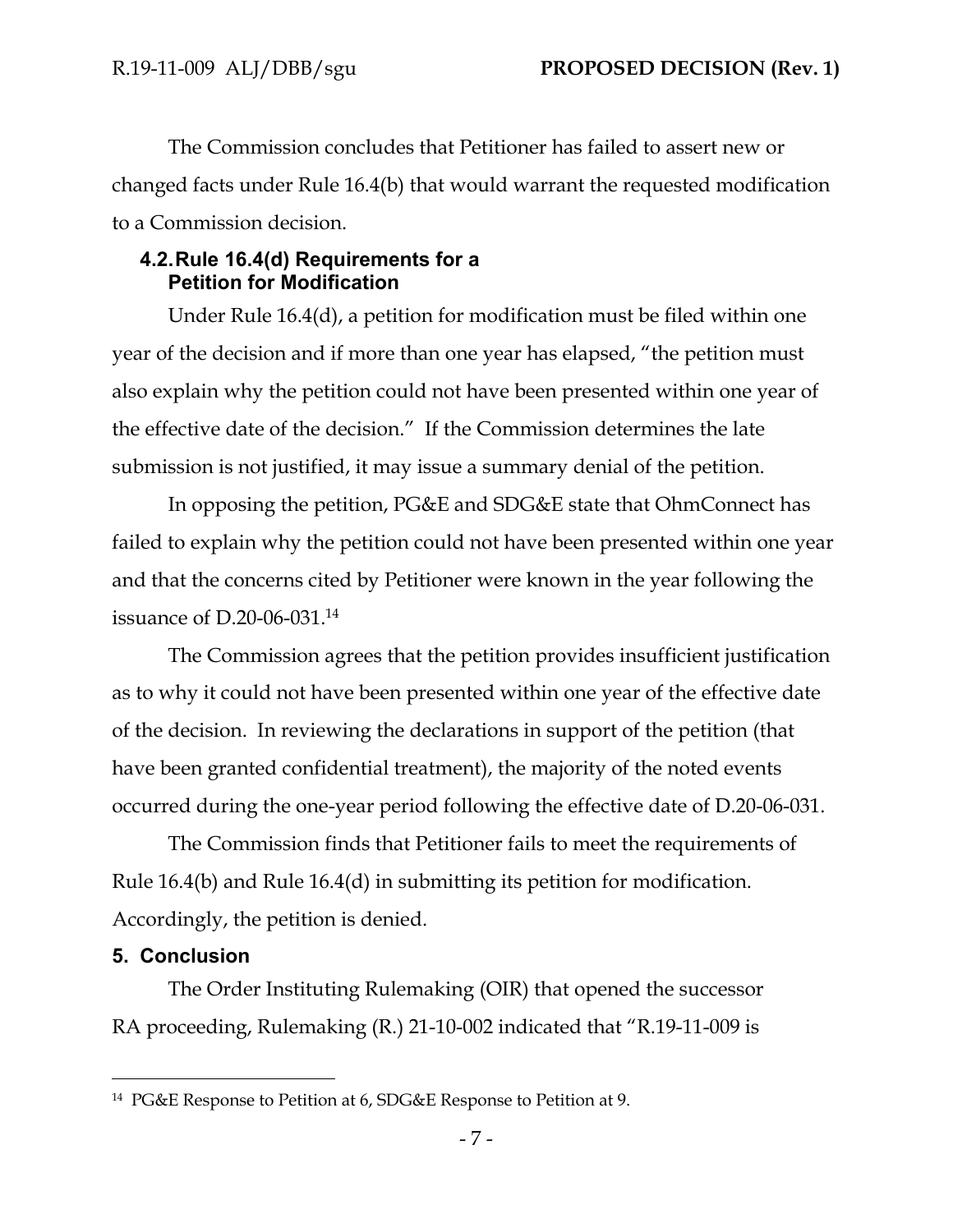resolved for the purposes of Public Utilities Code Section 1701.5(a) requirements but will remain open to address a Petition for Modification filed on September 9, 2021 by OhmConnect, Inc.<sup>"15</sup> In denying this petition, there are no further issues to be addressed in R.19-11-009, and accordingly, this proceeding is closed by this decision.

#### **6. Comments on Proposed Decision**

The proposed decision of ALJ Debbie Chiv was mailed to the parties in accordance with Section 311 of the Public Utilities Code, and comments were allowed under Rule 14.3 of the Commission's Rules of Practice and Procedure. Comments were filed by California Efficiency + Demand Management Council (CEDMC) on April 7, 2022. No reply comments were filed.

CEDMC comments that Ordering Paragraph 13 of the Emergency Proclamation could not have expired on October 31, 2021 because the final directive of the paragraph refers to October 31, 2022. The decision does not find that Ordering Paragraph 13 expires on October 31, 2021; rather, the decision states that specific directive cited by OhmConnect as the basis for its petition expires on October 31, 2021.

CEDMC argues that the decision did not consider the allegations of new or changed facts cited by OhmConnect. We disagree. The Commission considered the provision cited by OhmConnect as the basis for the petition and concluded that the cited section cannot be reasonably interpreted to warrant an increase in the DR bucket cap, recently adopted by the Commission in D.20-06-031, particularly without consideration for whether such a change is necessary. The Commission also considered the confidential declarations filed in support of the

<sup>15</sup> OIR for R.21-10-002 at Ordering Paragraph 9.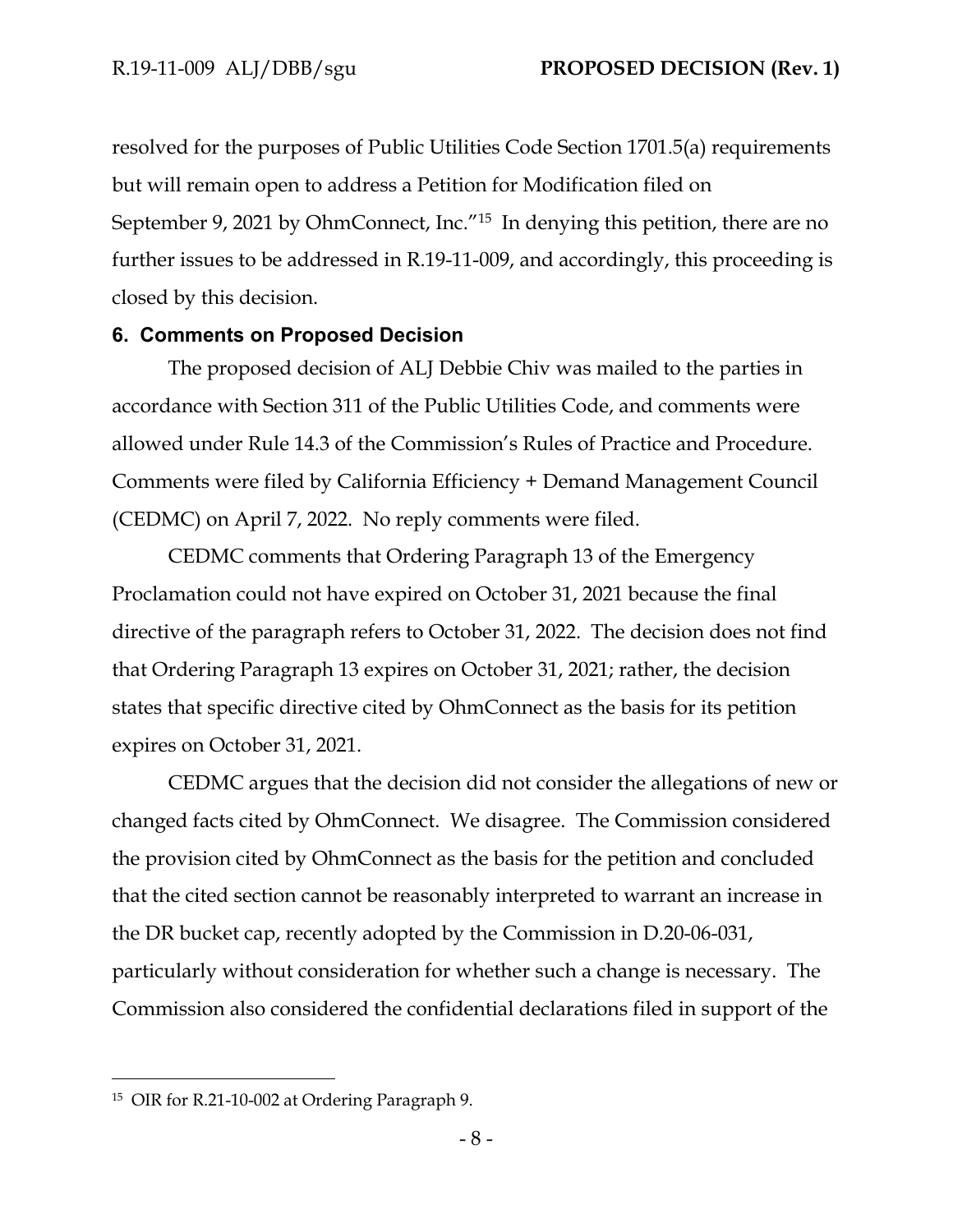petition and found that the majority of events occurred during the one-year period following the effective date of D.20-06-031.

Moreover, as CEDMC notes, IOUs were directed to procure incremental, RA-eligible demand response for 2022 and 2023 deliveries in D.21-12-015.<sup>16</sup> The Commission, in that decision, did not subject this incremental DR procurement to the 8.3% cap.<sup>17</sup> Given this procurement directive, other avenues exist for RAeligible DR procurement not subject to the cap, thereby allowing additional DR growth above and beyond the 8.3% cap established in D.20-06-031.

No substantive changes were made to the proposed decision in response to comments.

#### **7. Assignment of Proceeding**

Alice Reynolds is the assigned Commissioner and Debbie Chiv is the assigned ALJ in this proceeding.

#### **Finding of Fact**

1. Rule 16.4(d) requires that a petition for modification be filed within one year of the decision proposed to be modified. If more than one year has elapsed, the petition must explain why the petition could not have been presented within one year of the effective date of the decision.

2. Rule 16.4(b) requires that any allegations of new or changed facts must be supported by an appropriate declaration or affidavit.

#### **Conclusions of Law**

1. The petition for modification failed to satisfy the requirements of Rule 16.4(b) and 16.4(d).

2. The petition should be denied.

<sup>16</sup> CEDMC Comments on Proposed Decision at 3.

<sup>&</sup>lt;sup>17</sup> D.21-12-015 at Ordering Paragraph 13.